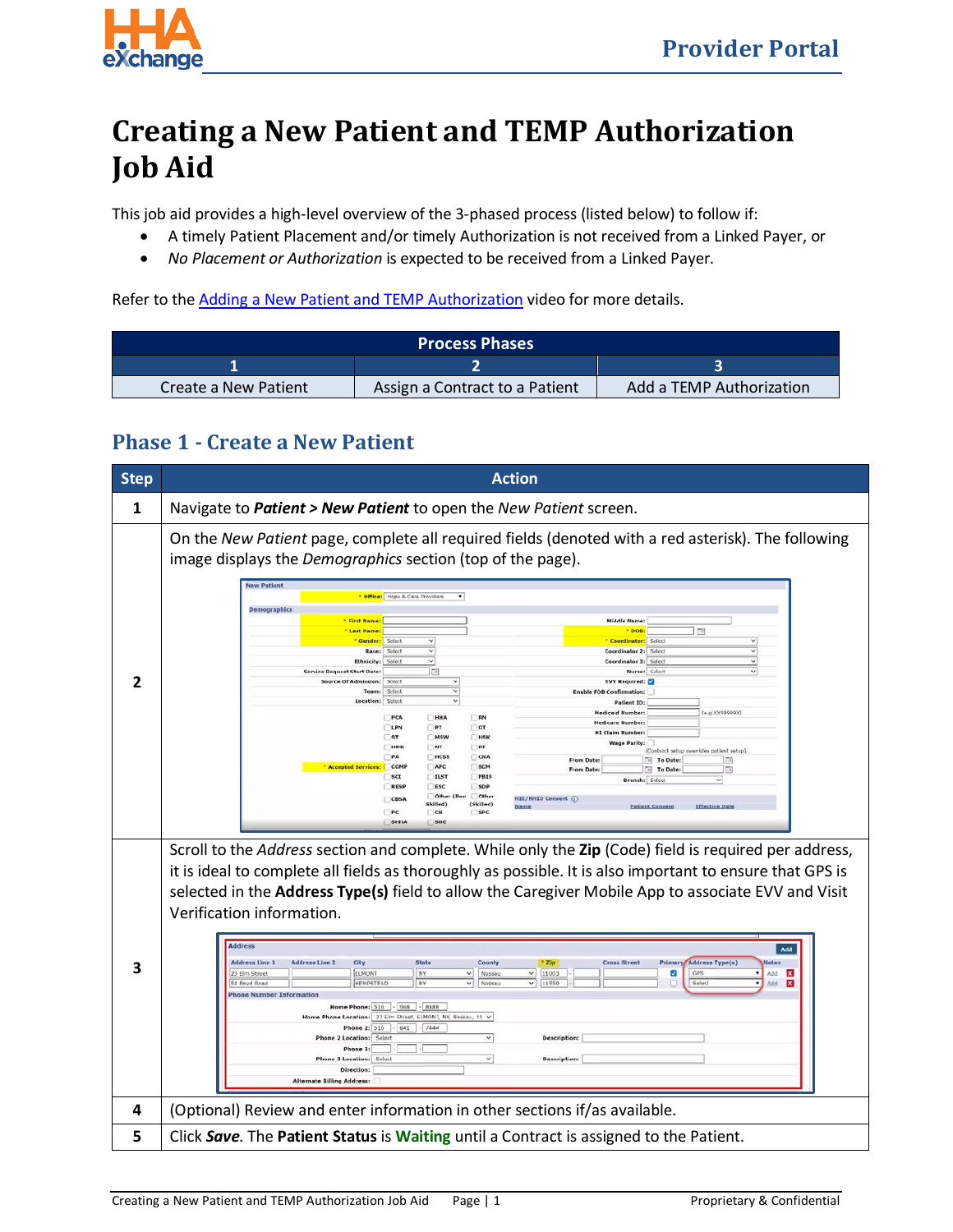

## **Phase 2 - Assign a Contract to the Patient**

| <b>Step</b> | <b>Action</b>                                                                                                                                                                                                                                                                                                                                                                                                                                                                                                                                                                                                                                                                                                                                                                                                                                                                                                                                                                                                                                                                                                                                                                                                        |  |  |  |  |
|-------------|----------------------------------------------------------------------------------------------------------------------------------------------------------------------------------------------------------------------------------------------------------------------------------------------------------------------------------------------------------------------------------------------------------------------------------------------------------------------------------------------------------------------------------------------------------------------------------------------------------------------------------------------------------------------------------------------------------------------------------------------------------------------------------------------------------------------------------------------------------------------------------------------------------------------------------------------------------------------------------------------------------------------------------------------------------------------------------------------------------------------------------------------------------------------------------------------------------------------|--|--|--|--|
|             | On the Patient Profile, select Contracts from the index. Click on the Add button.                                                                                                                                                                                                                                                                                                                                                                                                                                                                                                                                                                                                                                                                                                                                                                                                                                                                                                                                                                                                                                                                                                                                    |  |  |  |  |
| 1           | <b>Patient Contracts</b><br>Enterprise 20:10.02 TELXWEB06 chronic 86 (Doc Chronic 86) 11/22 18:26<br><b>Patient Info - Waiting</b><br>Name: Hamilton Mark<br>Admission ID: YNR-900021<br><b>Patient ID:</b><br>Contract:<br>DOB: 09/03/1978<br>Address: 23 Elm Street, ELMONT,<br><b>Primary Alt. Patient ID:</b><br>Home Phone: 516-968-8888<br>Authorizations/Orders<br><b>R</b> NY, 11003<br>Special Requests<br>Coordinators: Zen Hamilton<br>Office: Hope & Care<br>Languages:<br>Master Week<br>Providers<br>Calendar<br>Visits<br>POC<br><b>Contracts</b><br>Add<br>Others<br><b>No Contracts Found</b><br>Search                                                                                                                                                                                                                                                                                                                                                                                                                                                                                                                                                                                             |  |  |  |  |
| 2           | The Contracts window opens. Select the<br><b>Contracts</b><br><b>Contract and enter the Service Start</b><br>Date (required) fields.<br>TS Home Health Care (YNR)<br>* Contract:<br>$\checkmark$<br>Œ<br>* Service Start Date:<br>12/01/2020<br><b>Alt Patient ID:</b><br>Select the applicable Service Code<br><b>Service Code:</b><br>T1019<br>$\checkmark$<br>(corresponding to the selected Contract)<br>$\omega$<br><b>Update Master Week:</b><br>to set as a default for visits if desired.<br>D<br>Cancel<br>Save<br>Click Save.                                                                                                                                                                                                                                                                                                                                                                                                                                                                                                                                                                                                                                                                              |  |  |  |  |
| 3           | On the Patient's Contract page, the Status becomes Active. The Contract information displays<br>under the Placement section and the Contract Status History section provides historical activity for<br>the Contract, as seen in the following image.<br><b>Patient Info(- Active</b><br>Name: Hamilton Mark<br>Admission ID: YNR-900021<br><b>Patient ID:</b><br>Contract: TS Home Health Care<br>(YNR)<br>DOB: 09/03/1978<br><b>Primary Alt. Patient ID:</b><br>Address: 23 Elm Street, ELMONT,<br>Home Phone: 516-968-8888<br>the NY, 11003<br>Coordinators: Zen Hamilton<br><b>Office:</b> Hope & Care<br>Languages:<br>Providers<br><b>Contracts</b><br>Add<br>Is Primary Alt Patient ID Service<br><b>Source Of Adm Service Code</b><br>Discharge Discharge To<br>Placement<br>Contract<br>Contract<br><b>Start Date</b><br>Date<br>ID<br>TS Home Health Care<br>3330170<br><b>D</b> H<br>12/01/2020<br><b>Additional Options</b><br>Edit H<br>T1019 H<br>Edit<br>(YNR)<br><b>Contract Status History</b><br><b>Placement ID</b> Date<br><b>Contract Name</b><br><b>Note</b><br><b>User Name</b><br>TS Home Health Care<br>3330170<br>11/22/2020 6:46:33 PM<br>Contract Added(12/01/2020)<br>MarkENTF<br>(YNR) |  |  |  |  |

## **Phase 3 - Add a TEMP Authorization**